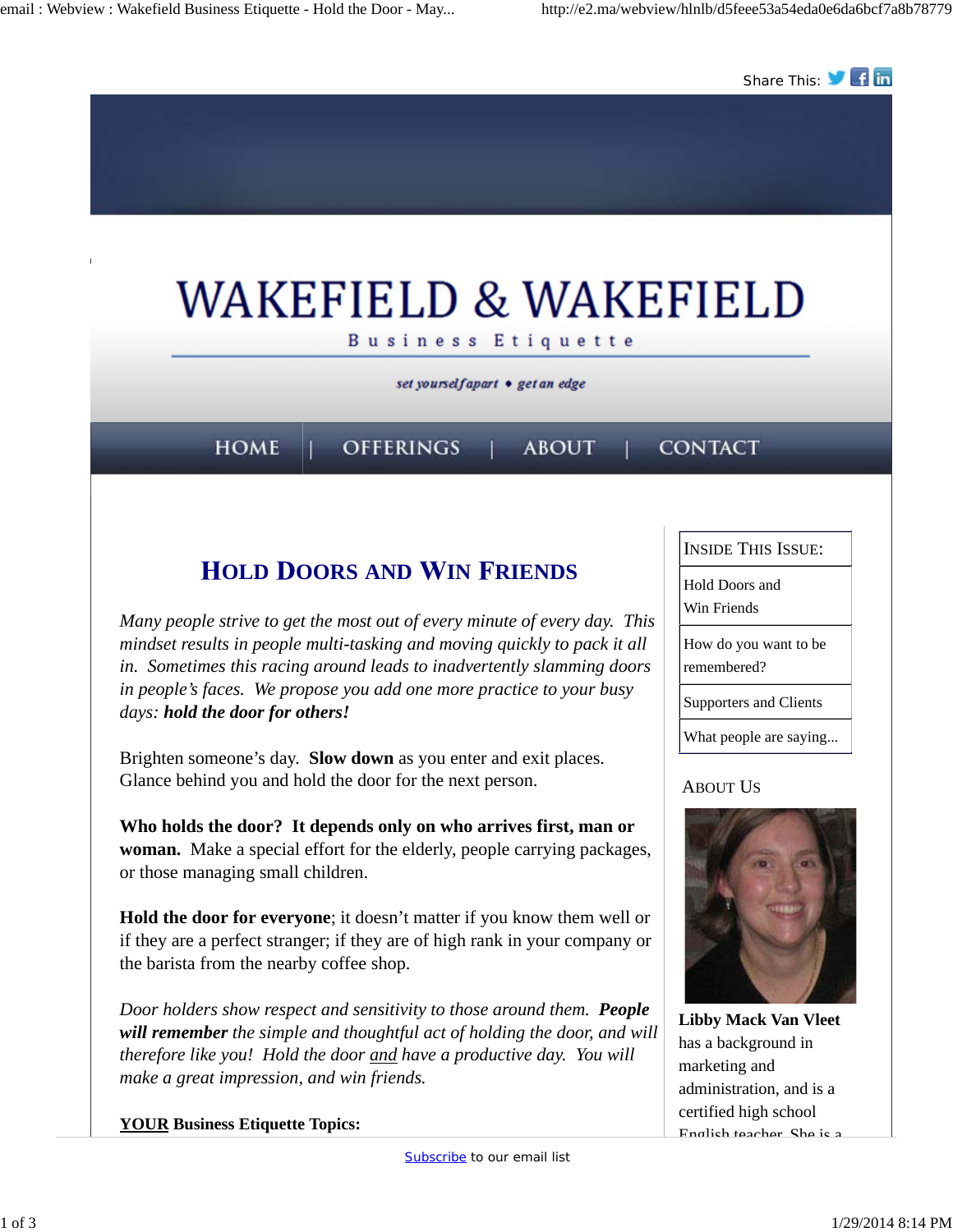**Submit your thoughts and questions to libby@wakefieldetiquette.com. Libby will address your ideas in upcoming issues of our newsletter.**

graduate of Colorado College and Chapman University.

## **OW DO YOU WANT TO BE REMEMBERED**

Libby Van Vleet and her father Wake Mack promote business etiquette. It is a smart and easy way to retain clients. Increase business earnings and sales. It is time to take your employees to the next level.



When you retain the services of Wakefield & Wakefield, be prepared for success as your staff members maximize their potential and exceed expectations.

Set yourself apart to get an edge. People will remember!

*For further information about Wakefield & Wakefield, contact Libby at 503-893-9253 or libby@wakefieldetiquette.com.*

# **UPPORTERS AND LIENTS**

### *Thanks to all of our fabulous clients and supporters.*

- Arlington Club Speakers Corner Arlington Club
- CB Richard Ellis, Inc. Mike Wells, Managing Director
- Isler Northwest LLC Tania Gitch, C.P.A.
- National Charity League, Inc. Sarah Allen, Portland Chapter
- The Town Club
- Washington Trust Bank Linda Williams, President, Oregon Region

### **HAT PEOPLE ARE SAYING**

"There has been a lot of 'buzz' about [your presentation at the Town Club]. People are really interested in the subject, love the positive ways that you present it, and want more." *Amy Fields, The Town Club*



**Wake Mack** is a former lawyer, local businessman and financial services development officer. He graduated from Notre Dame, Willamette College of Law, and served in the U.S. Marines Corps.

www.wakefieldetiquette.com 503-893-9253

#### WISE WORDS

"Do not wear your courtesy like a watch, to be taken out now and then when you want to impress people. Be courteous always, wherever you go, with whomever you happen to be."

*– Sister Mary Mercedes*